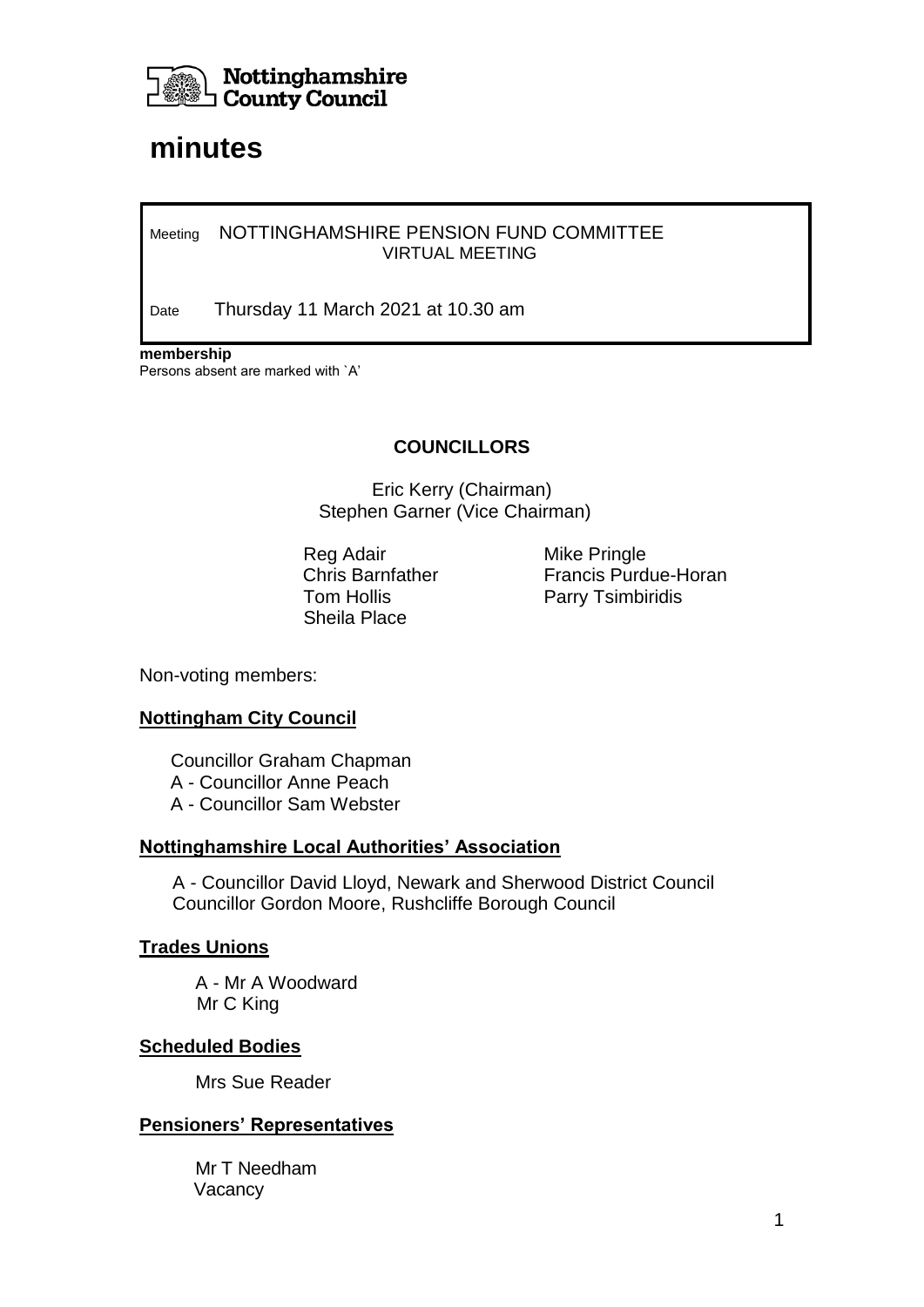# **Independent Adviser**

William Bourne

# **Officers in Attendance**

| Pete Barker            | (Chief Executive's Department) |
|------------------------|--------------------------------|
| Jon Clewes             | (Chief Executive's Department) |
| Ciaran Guilfoyle       | (Chief Executive's Department) |
| Keith Palframan        | (Chief Executive's Department) |
| <b>Tamsin Rabbitts</b> | (Chief Executive's Department) |
| <b>Nigel Stevenson</b> | (Chief Executive's Department) |
| Sarah Stevenson        | (Chief Executive's Department) |

# **1. MINUTES**

The minutes of the last meeting held on 10 December 2020, having been circulated to all Members, were taken as read and were confirmed and signed by the Chair.

# **2. APOLOGIES FOR ABSENCE**

Apologies for absence were received from Councillor Lloyd, Councillor Peach, Councillor Webster and Mr Woodward.

# **3. DECLARATIONS OF INTEREST BY MEMBERS AND OFFICERS**

There were no declarations of interest.

## **4. PENSION ADMINISTRATION SYSTEM UPDATE**

Mrs Stevenson introduced the report and on a motion by the Chairman, duly seconded it was:

## **RESOLVED 2021/001**

That the awarding of the contract to Civica be endorsed.

## **5. TREASURY MANAGEMENT MID-YEAR REPORT 2020-21**

Mr Guilfoyle introduced the report and on a motion by the chairman, duly seconded it was:

## **RESOLVED 2021/002**

That the actions of the Section 51 Officer be approved.

## **6. TREASURY MANAGEMENT STRATEGY STATEMENT 2021-22**

Mr Guilfoyle introduced the report and on a motion by the Chairman, duly seconded it was:-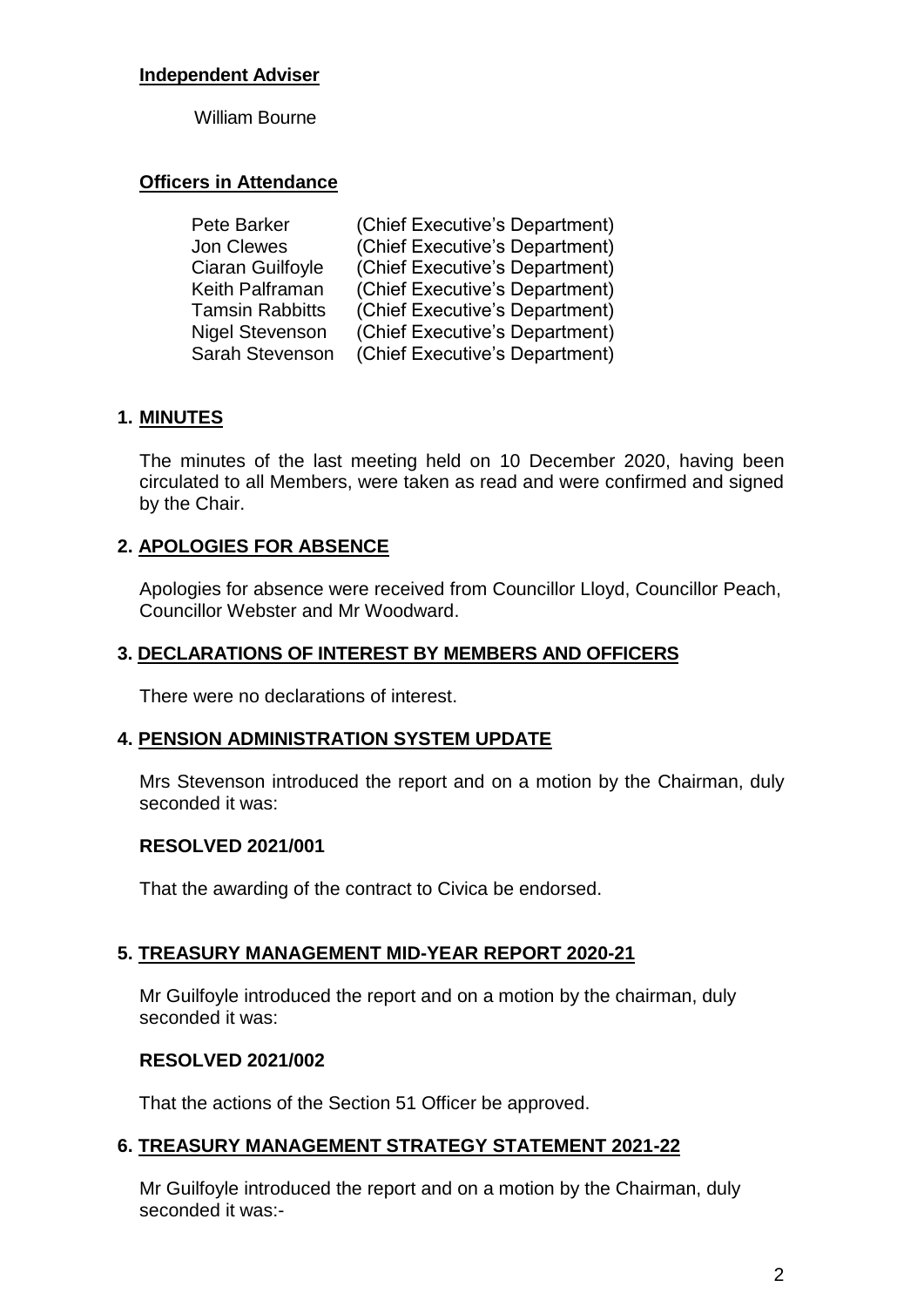# **RESOLVED 2021/003**

That the Strategy Statement be approved.

## **7. CONFERENCES AND TRAINING**

Mrs Rabbitts introduced the report and on a motion by the Chairman, duly seconded it was:-

#### **RESOLVED 2021/004**

That attendance at conferences and training as set out in the report be approved.

## **8. WORKING PARTY**

Mrs Rabbitts introduced the report and on a motion by the Chairman, duly seconded it was:-

#### **RESOLVED 2021/005**

That Committee:

- 1) Move to the long-term Strategic Asset Allocation (SAA)
- 2) Make a 5% allocation to sustainable mandate when available
- 3) Set a standard agenda item at the annual SAA review to monitor climate change science developments
- 4) Add consideration of a reduction in the UK listed equity allocations to 35% to the Work Plan for the July Committee meeting.
- 5) Add 4% small cap allocation to Schroders benchmark and consolidate small cap under this mandate
- 6) Formalise a 65/35 active/passive principle for listed equities
- 7) Increase SAA Private Equity allocation to 6.5%
- 8) Change the liabilities benchmark to the actuarial return target

## **9. CLIMATE STRATEGY REPORT**

Following Mrs Rabbitts' introduction to the report the Chair proposed an alteration, duly seconded by the Vice Chair, to add the following statement to Section 5.3 of the Climate Strategy:

''For clarity, divestment is an option as part of our long-term investment strategy''

During the debate, Councillor Hollis moved an amendment, seconded by Councillor Pringle, to add a second Recommendation to read:

''That members use the Climate Strategy as a means to consider divestment from fossil fuels''

At this point the meeting was adjourned to allow members to consider the amendment.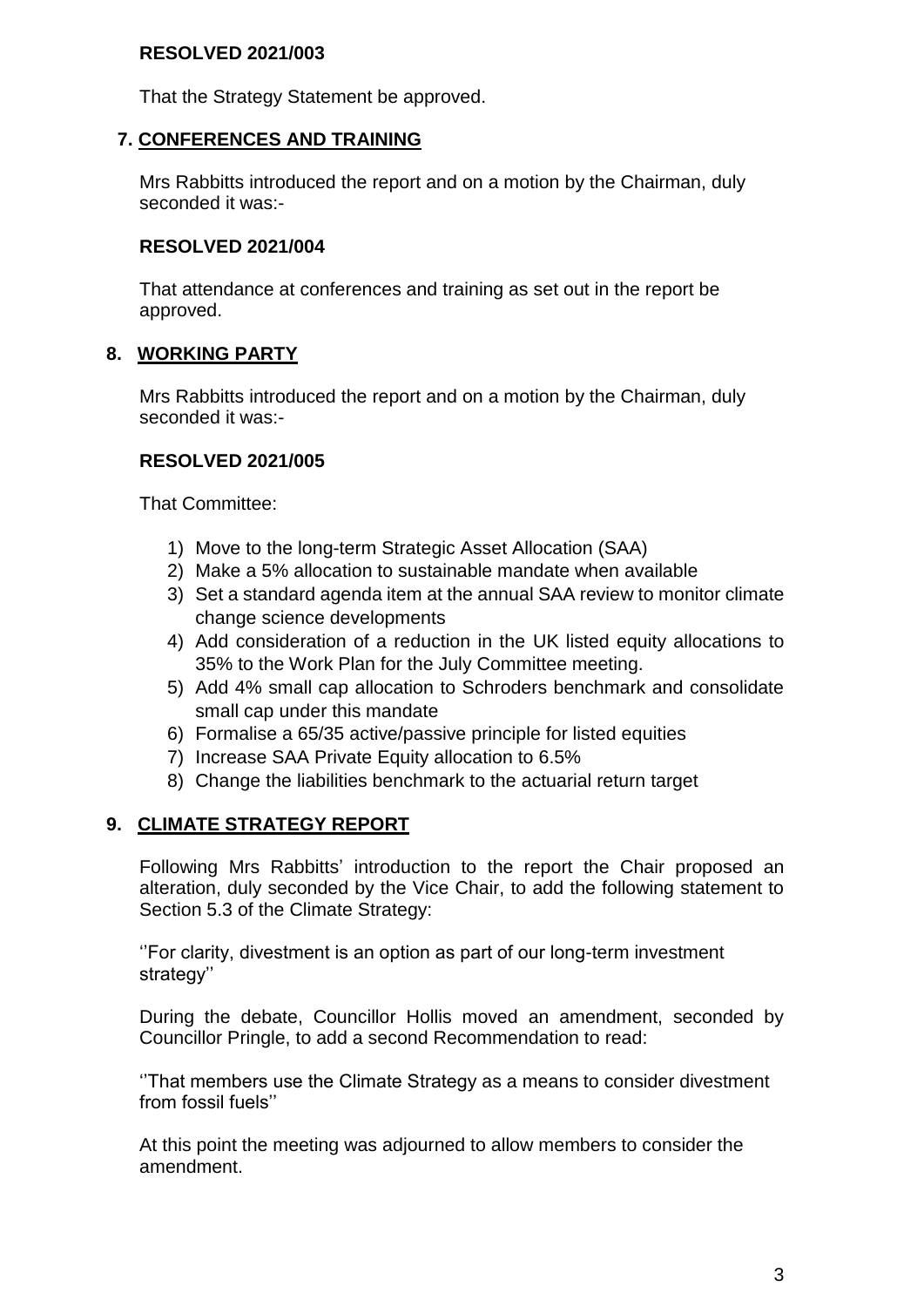In response to the amendment, Councillor Barnfather moved that the wording of the proposed 2<sup>nd</sup> Recommendation be added to Section 5.3 of the Climate Strategy as a means of enshrining it within the body of the document, instead of it only being captured within the minutes of the meeting.

Councillor Hollis' amendment was then put to the vote and was not carried.

The proposal moved by Councillor Barnfather was seconded by Councillor Adair and was accepted by Councillor Kerry. This therefore became an alteration to the recommendation which did not require a vote.

The altered substantive motion was then put to the vote and it was:

#### **RESOLVED 2021/006**

That the Nottinghamshire County Council Pension Fund Climate Strategy be approved with the addition of the following statement to Section 5.3:

''That members use the Climate Strategy as a means to consider divestment from fossil fuels''

## **10. WORK PROGRAMME**

Mrs Rabbitts introduced the report and on a motion by the Chairman, duly seconded it was:-

#### **RESOLVED 2021/007**

- 1) That a report considering a reduction in the UK listed equity allocations to 35% be brought to the July Committee meeting.
- 2) That greater detail on performance reporting be included in the regular reports to Committee.

#### **11. FUND VALUATION AND PERFORMANCE**

Mrs Rabbitts introduced the report and on a motion by the Chairman, duly seconded it was:-

#### **RESOLVED 2021/008**

That no further actions are required as a direct result of the contents of the report.

#### **12. INDEPENDENT ADVISER'S REPORT**

Mr Bourne introduced the report and on a motion by the Chairman, duly seconded it was:-

#### **RESOLVED 2021/009**

That no further actions are required as a direct result of the contents of the report.